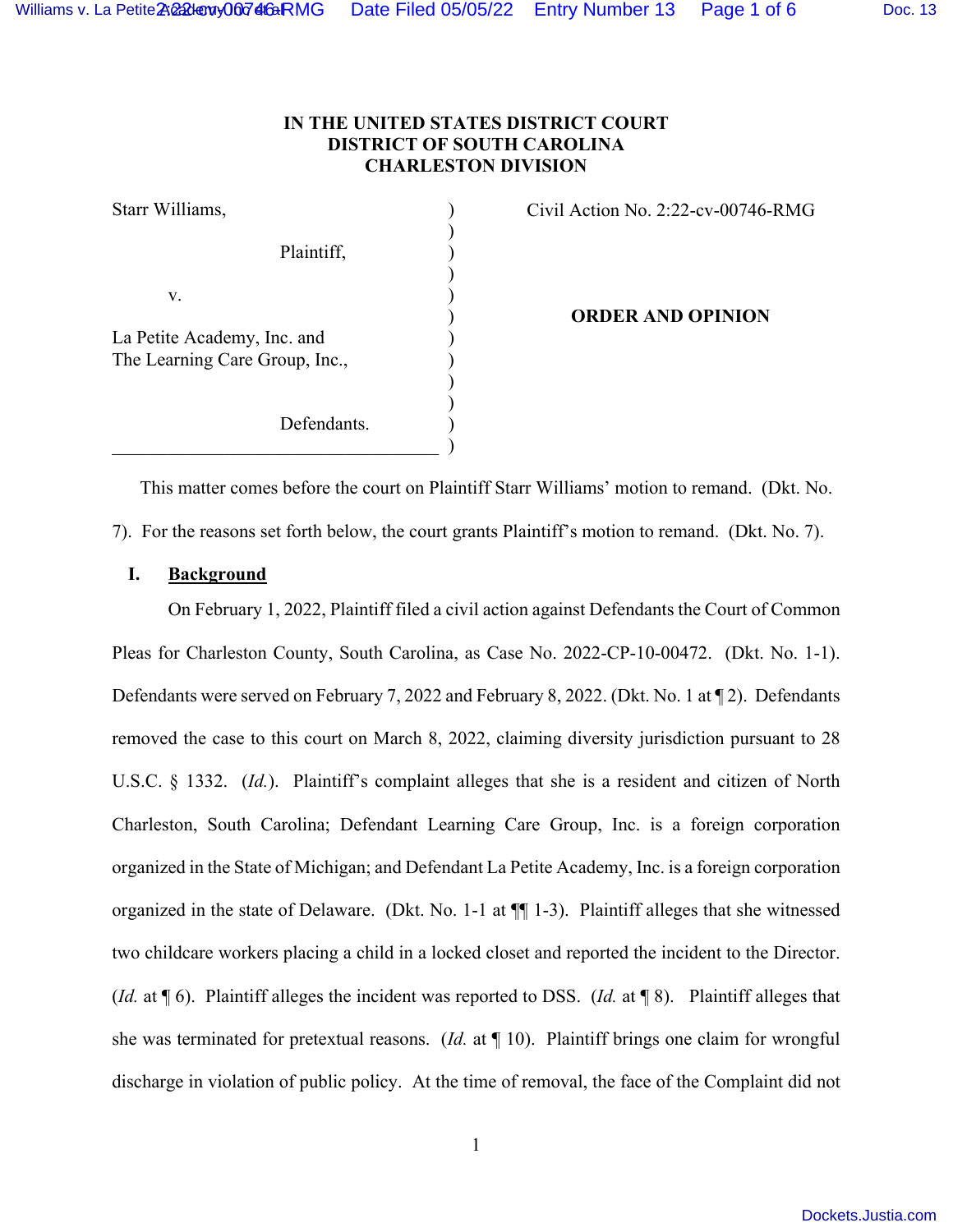#### 2:22-cv-00746-RMG Date Filed 05/05/22 Entry Number 13 Page 2 of 6

specify the amount of damages sought, but prayed for an award of back wages, commissions, lost work benefits, actual, compensatory, and punitive damages, pre-judgment interest, costs, and attorney's fees. (Dkt. No. 1-1 at p.4).

 On April 7, 2022, Plaintiff filed a timely motion to remand the case to the state court alleging the court lacks diversity jurisdiction because the amount in controversy has not been met and the parties are not completely diverse. (Dkt. No. 7). On April 19, 2022, Defendants filed a response in opposition to the motion to remand. (Dkt. No. 8). On April 21, 2022, Plaintiff field a stipulation of damages that states "the matter in controversy in this civil action does not exceed the sum or value of . . . [\$] 74,999.00." (Dkt. No. 9). On April 27, 2022, the Court entered a text order instructing Plaintiff to clarify whether she would seek to recover an amount in an amount beyond the principle amount declared in her stipulation. (Dkt. No. 11). On April 27, 2022, Plaintiff filed a supplemental stipulation that further stipulates that Plaintiff will not seek to recover or collect any amount above \$74,999.00. (Dkt. No. 12).

### **II. Legal Standard**

As the party seeking to invoke the court's jurisdiction after removing a case from state court to federal court, the defendant has the burden of proving jurisdiction upon a plaintiff's motion to remand. *Dixon v. Coburg Dairy, Inc.*, 369 F. 3d 811, 816 (4th Cir. 2004) (citing *Mulcahey v. Columbia Organic Chems. Co.*, 29 F. 3d 148, 151 (4th Cir. 1994)); *see Caterpillar Inc. v. Lewis*, 519 U.S. 61, 73, 117 S.Ct. 467, 136 L.Ed.2d 437 (1996) (stating that the party seeking to remove a case from state court to federal court bears the burden of demonstrating that jurisdiction is proper at the time the petition for removal is filed). In deciding a motion to remand, the federal court should construe removal jurisdiction strictly in favor of state court jurisdiction. *Id.* "If federal jurisdiction is doubtful, a remand is necessary." *Mulcahey*, 29 F. 3d at 151 (citations omitted), *Pohto v. Allstate Ins. Co.*, No. 10-2654, 2011 WL 2670000, at \*1 (D.S.C. July 7, 2011)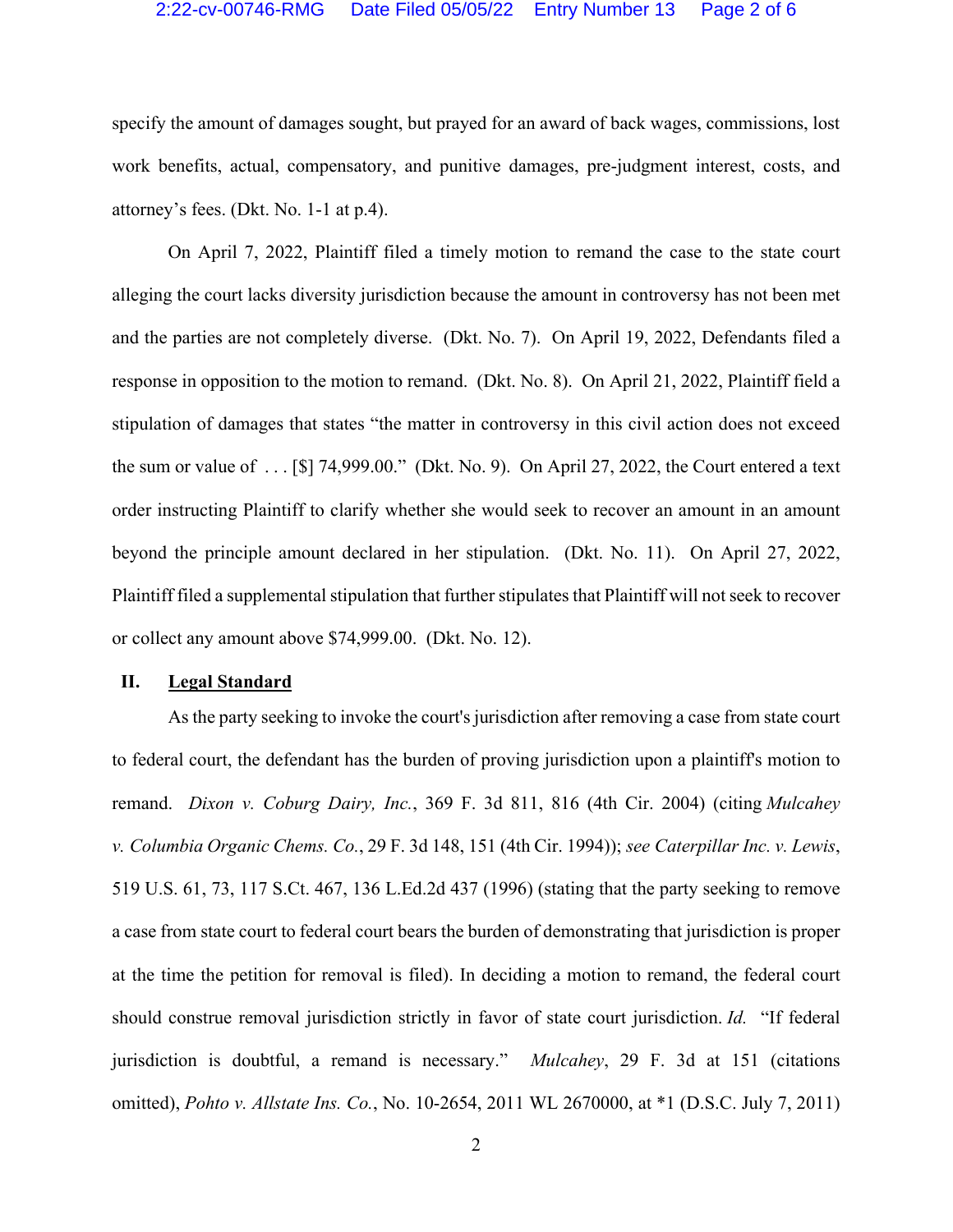("Because federal courts are forums of limited jurisdiction, any doubt as to whether a case belongs in federal or state court should be resolved in favor of state court.").

### **III. Analysis**

The complaint requests compensatory, punitive, and actual damages, but does not specify an amount. (Dkt. No. 1-1 at 4). The complaint seeks back wages, commissions, and any other work benefits lost. (*Id.*). The Plaintiff moves to remand this case to state court on the ground the amount in controversy has not been meet and that the parties are not completely diverse. (Dkt. No. 7). On April 25, Plaintiff filed a post-removal stipulation of damages, which stipulates that the amount in controversy for this matter does not exceed the sum or value of \$74,999.00 exclusive of interest and costs as required by 28 U.S.C. § 1332. (Dkt. No. 9). On April 27, 2022, Plaintiff filed a supplemental stipulation that further stipulates that Plaintiff will not seek to recover or collect any amount above \$74,999.00. (Dkt. No. 12).

Defendants' response in opposition essentially argues that a Plaintiff in a removed action may not defeat diversity jurisdiction by filing a post-removal stipulation of damages less than the jurisdictional amount. (Dkt. No. 8 at 4) (citing *inter alia*, *St. Paul Mercury Indem. Co. v. Red Cab Co.*, 303 U.S. 283, 291-293 (1938); *Woodward v. Newcourt Comm. Fin. Corp.*, 60 F. Supp. 2d 530, 532 (D.S.C. 1999)). Defendants' motion acknowledges that courts have made limited exceptions to the general rule that events subsequent to removal which reduce the amount recoverable do not oust the courts jurisdiction once it has attached. (Dkt. No. 8 at 5-6).

The Court will first analyze whether the amount in controversy has been met. Courts generally determine the amount in controversy by examining the complaint at the time of commencement of the state court action and at the time of removal. *JTH Tax, Inc. v. Frashier*, 624 F.3d 635, 638 (4th Cir. 2010); *Brown v. VSC Fire & Sec., Inc.*, 2016 WL 1600126, at \*2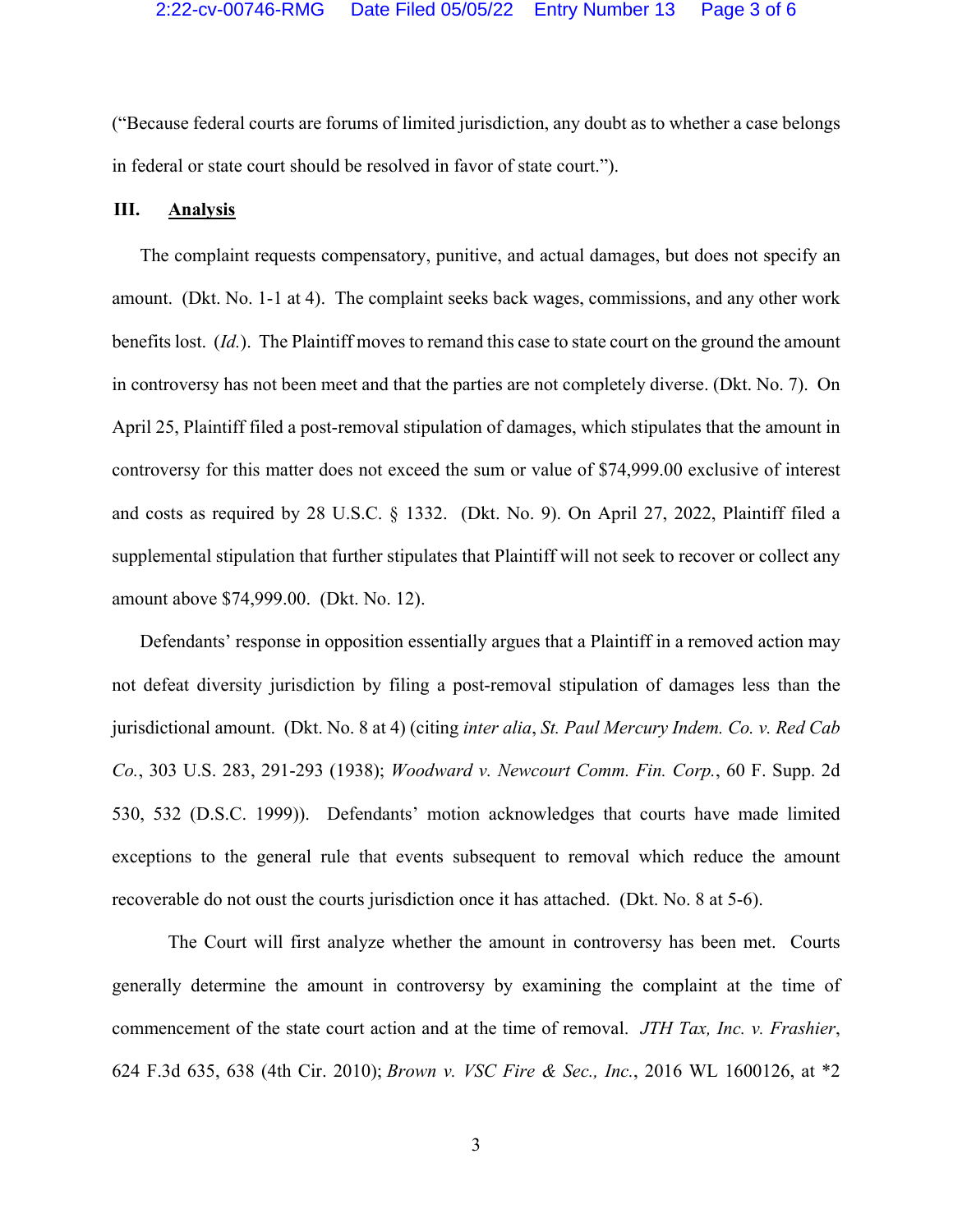(D.S.C. Apr. 20, 2016). "The Fourth Circuit has not adopted a rule regarding the burden of proof on the removing party for establishing the amount in controversy." *Clifton v. Allen*, No. 9:17-CV-02920-DCN, 2018 WL 3095026, at \*2 (D.S.C. June 22, 2018) (quoting *Carter v. Bridgestone Americas, Inc.,* 2013 WL 3946233, at \*1–2 (D.S.C. July 31, 2013)) (citing *Rota v. Consolidation Coal Co.*, 1999 WL 183873, at \*1 n. 4 (4th Cir. Apr. 5, 1999)) (expressly declining to adopt any particular standard of proof for determining the amount in controversy). Regardless, "courts within the District of South Carolina have leaned towards requiring defendants in this position to show either to a 'legal certainty' or at least within a 'reasonable probability' that the amount in controversy has been satisfied." *Id.* (quoting *Brooks v. GAF Materials Corp.*, 532 F. Supp. 2d 779, 781–82 (D.S.C. 2008)).

The Fourth Circuit has adopted a general rule regarding the effect of post-removal stipulations on the propriety of removal where the amount in controversy is plainly stated in the complaint. In situations where the amount in controversy is plainly and unambiguously stated in the complaint, "'[e]vents occurring subsequent' to the filing of the complaint 'which reduce the amount recoverable below the statutory limit do not oust jurisdiction.'" *JTH Tax, Inc.*, 624 F. 3d at 638 (quoting *St. Paul Mercury Indem. Co. v. Red Cab Co.,* 303 U.S. 283, 292, 58 S.Ct. 586, 82 L.Ed. 845 (1938)). In other words, under *St. Paul Mercury*, a plaintiff may not reduce or change his or her demand for damages by way of stipulation to defeat diversity jurisdiction once an amount has been stated. *See Porsche Cars N. Am., Inc. v. Porsche.net,* 302 F.3d 248, 255–56 (4th Cir. 2002) ("[A] court determines the existence of diversity jurisdiction at the time the action is filed, regardless of later changes in originally crucial facts such as the parties' citizenship or the amount in controversy." (citation and internal quotations marks omitted)); *Griffin v. Holmes,* 843 F. Supp. 81, 87 (E.D.N.C. 1993) ("[T]he plaintiff ... may not defeat diversity jurisdiction by filing a post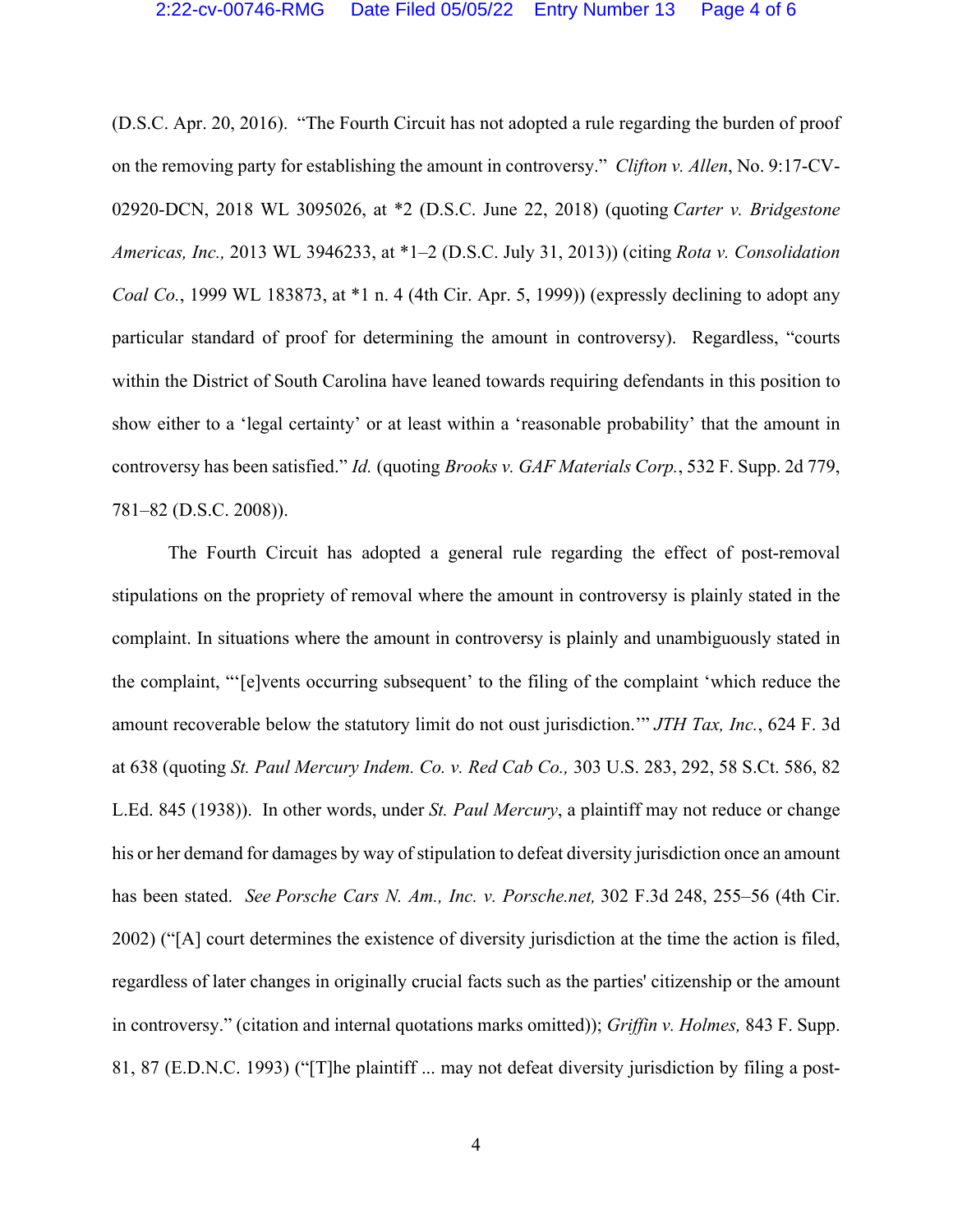removal amendment of the complaint which reduces the amount of damages requested by the complaint below the amount in controversy required by 28 U.S.C.  $\S$  1332(a).")

 However, the Fourth Circuit has not opined on the effect of a post-removal stipulation, as is the case here, where the initial complaint does not specify an amount. There is guidance on this issue from the U.S. Court of Appeals for the Fifth Circuit and other federal district courts within the Fourth, Fifth, and Sixth Circuits. Various jurisdictions have found that "a post-removal stipulation that damages will not exceed the jurisdictional minimum can be considered as a clarification of an ambiguous complaint, rather than a post-removal amendment of the plaintiff's complaint." *Carter,* 2013 WL 3946233, at \*1–2; *see also Gebbia v. Wal–Mart Stores, Inc.*, 233 F.3d 880, 883 (5th Cir. 2000) (asserting that post-removal affidavits and stipulations may be considered in determining the amount in controversy only if the jurisdictional basis was ambiguous at the time of removal); *see also Ferguson v. Wal–Mart Stores, Inc.*, 1994 WL 653479, at \*2 (D.S.C. Nov. 15, 1994) (remanding case when the plaintiff alleged an unspecified amount of damages and then filed a post-removal stipulation clarifying that the amount of damages sought was below the jurisdictional amount); *Gwyn v. Wal–Mart Stores, Inc.,* 955 F. Supp. 44, 46 (M.D.N.C. 1996) (when presented with indeterminate claims, "the court may consider a stipulation filed by the plaintiff that the claim does not exceed" the jurisdictional amount). This use of clarification is permitted, rather than forbidden, under *St. Paul Mercury*. *See Walker v. Poland*, 2009 WL 5195762, at \*1–2 (D.S.C. Dec. 22, 2009); *Tommie v. Orkin, Inc.*, 2009 WL 2148101, at  $*1-2$  (D.S.C. July 15, 2009).

Upon a review of the complaint, the Court notes that Plaintiff did not specify an amount of damages. (Dkt. No. 1-1). Therefore, the court interprets Plaintiff's post-removal stipulation of damages as a clarification of damages she is seeking. *Stanley v. Auto-Owners Ins. Co.*, 423 F.